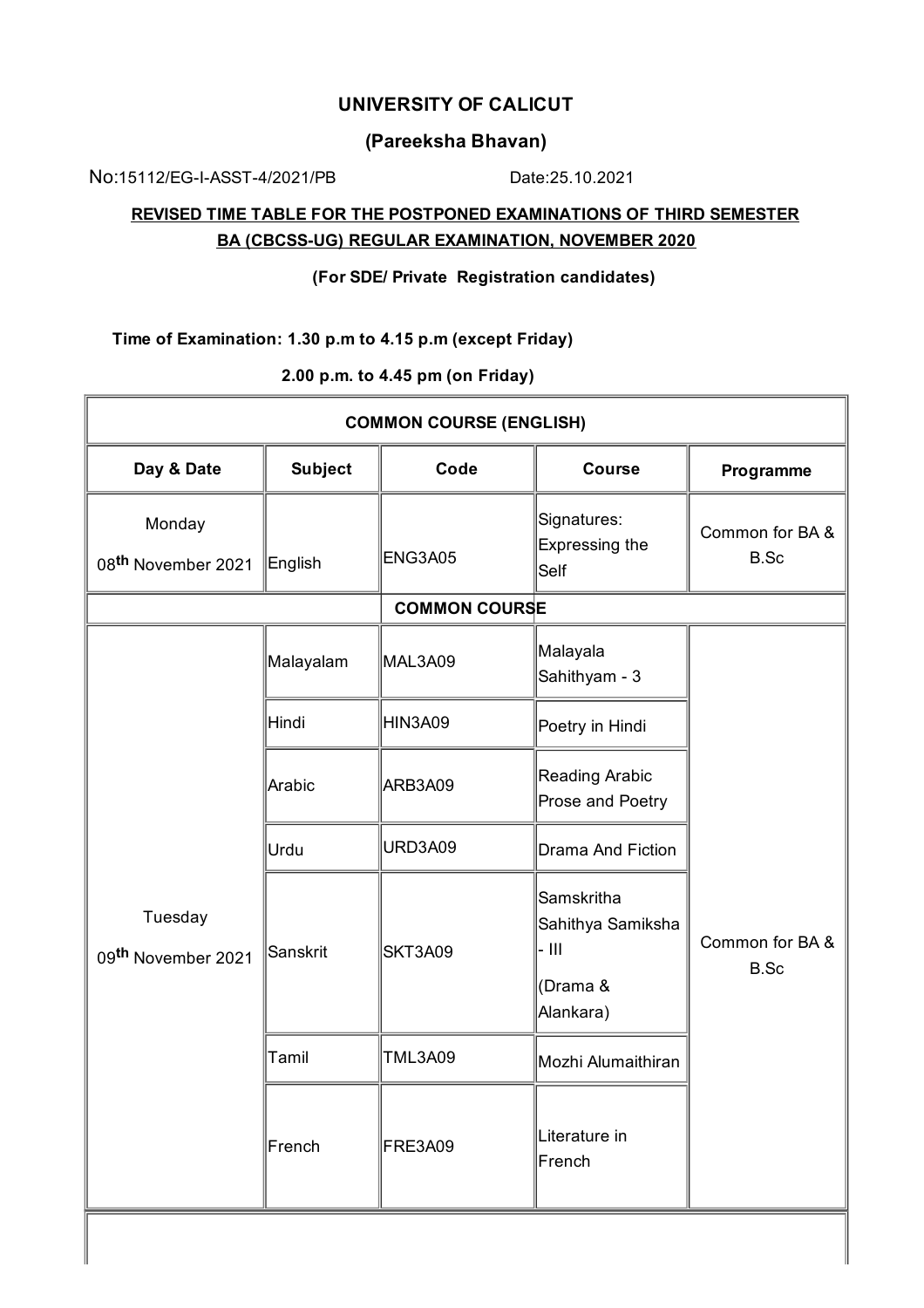| <b>CORE COURSES</b>                         |                                       |         |                                                                                                            |  |  |  |
|---------------------------------------------|---------------------------------------|---------|------------------------------------------------------------------------------------------------------------|--|--|--|
| Wednesday<br>10 <sup>th</sup> November 2021 | Sociology                             | SGY3B03 | Sociological Theory: An introduction                                                                       |  |  |  |
|                                             | Economics                             | ECO3B03 | Quantitative Methods for Economic<br>Analysis - I                                                          |  |  |  |
|                                             | History                               | HIS3B03 | World History I                                                                                            |  |  |  |
|                                             | Political<br>Science                  | POL3B01 | Indian Government and Politics                                                                             |  |  |  |
|                                             | Philosophy                            | PHL3B03 | Methodology of Humanities and<br>Philosophy                                                                |  |  |  |
|                                             | Journalism &<br>Mass<br>Communication | JOU3B03 | Reporting for the Print                                                                                    |  |  |  |
|                                             | English                               | ENG3B03 | Appreciating Prose                                                                                         |  |  |  |
|                                             | Malayalam                             | MAL3B03 | Naveena Malayala Kavitha                                                                                   |  |  |  |
|                                             | Hindi                                 | HIN3B03 | Hindi Sahithya ka Ithihas (Adhunika kaal<br>Gadhya) / History of Hindi Literature<br>(Modern Period Prose) |  |  |  |
| Thursday                                    | Arabic                                | ARB3B03 | Applied Arabic Grammar                                                                                     |  |  |  |
| 11 <sup>th</sup> November 2021              | Urdu                                  | URD3B03 | Tharjuma aur Thasreel<br>(Translation and Cmmunication)                                                    |  |  |  |
|                                             | Tamil                                 | TML3B03 | Idaikkala llakkiyam                                                                                        |  |  |  |
|                                             | Sanskrit                              | SKT3B03 | Khantakavyam ,Gadhyakavyam cha<br>(Khantakavya and Gadhyakavya)                                            |  |  |  |
| Friday                                      | Sociology                             | SGY3B04 | Social Stratification and Inequality                                                                       |  |  |  |
| 12 <sup>th</sup> November 2021              | Economics                             | ECO3B04 | Micro Economics - II                                                                                       |  |  |  |
|                                             | <b>History</b>                        | HIS3B04 | Indian History I                                                                                           |  |  |  |
|                                             | Political<br>Science                  | POL3B02 | <b>World Constitutions: Comparative</b><br>Analysis                                                        |  |  |  |
|                                             | Philosophy                            | PHL3B04 | Symbolic Logic and Information                                                                             |  |  |  |
|                                             |                                       |         |                                                                                                            |  |  |  |